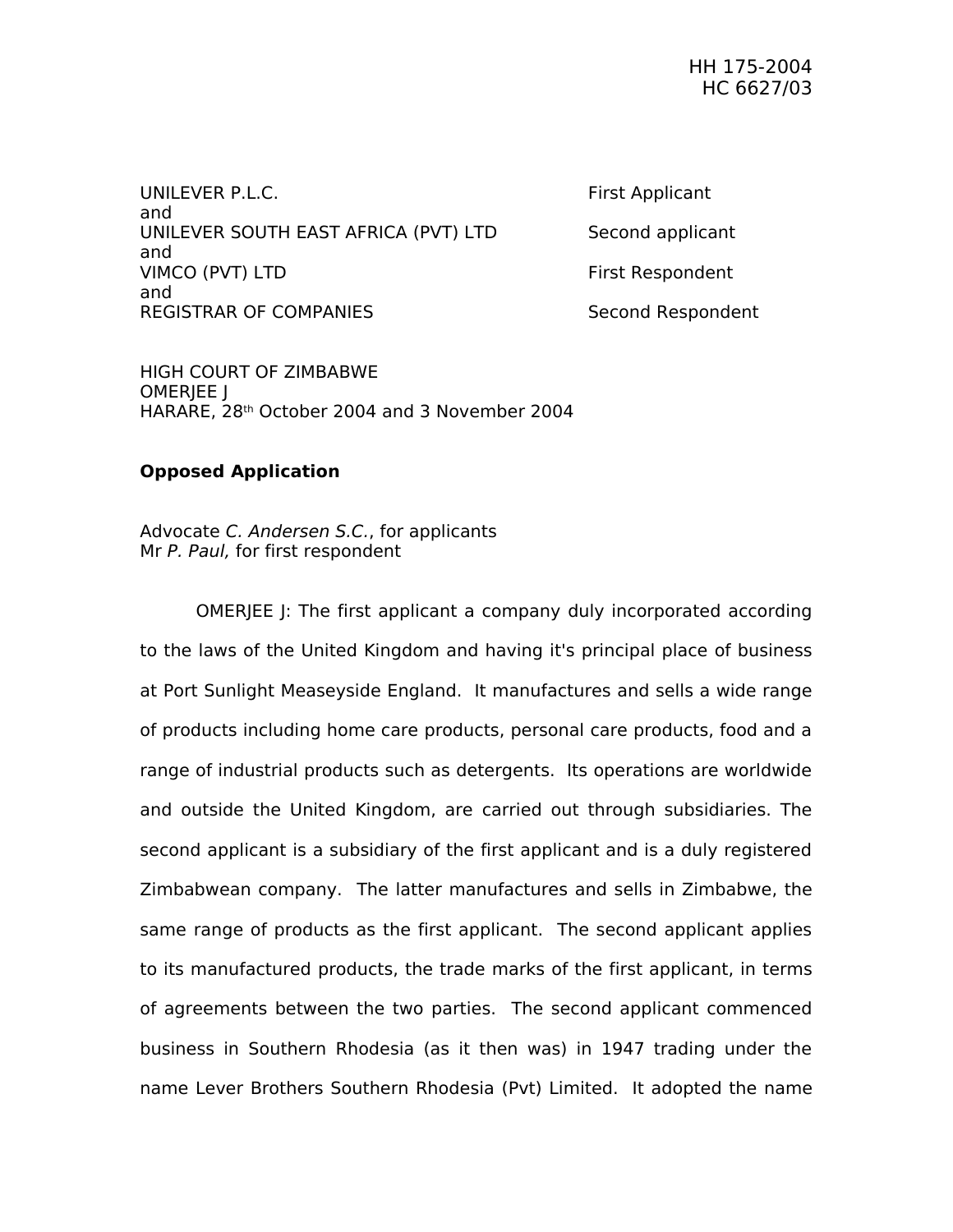Lever Brothers (Pvt) Limited in 1963 and in 2003, changed its name to Unilever South East Africa (Pvt) Limited.

The first respondent is Vimco (Pvt) Limited a company duly registered `according to the laws of Zimbabwe. It was incorporated on 23rd October 1985 with a view to carrying on the business of general dealers importers and exporters of laboratory and clinical requirements and commodities which may be bought and sold. The second respondent is cited in these proceedings as an interested party in view of the second applicant's application to this court in terms of section 24(13) of the Companies Act [Chapter 24:03].

The applicants seek an order in terms of the draft order as follows:

- 1. Interdicting the first respondent from infringing first applicant's registered trade mark No. 615/58 VIM in class 3 and trade mark No. 1114/07 VIM in class 3.
- 2. Interdicting the first respondent from "passing off" its goods by the use of the trade mark VIMCO.
- 3. That the first respondent changes its corporate name.
- 4. That the first respondent pays the costs of this application. Since the applicants' case is that "VIMCO" so nearly resembles its trade mark so as to be likely to deceive or cause confusion, it is paragraph (a) of section 8 that would be applicable.

This application is opposed by the first respondent.

The second applicant contends that the first respondent's use of the trade mark "VIMCO" is so similar to the registered trade mark "VIM" as to constitute a violation of the second applicant's rights in terms of section 8 of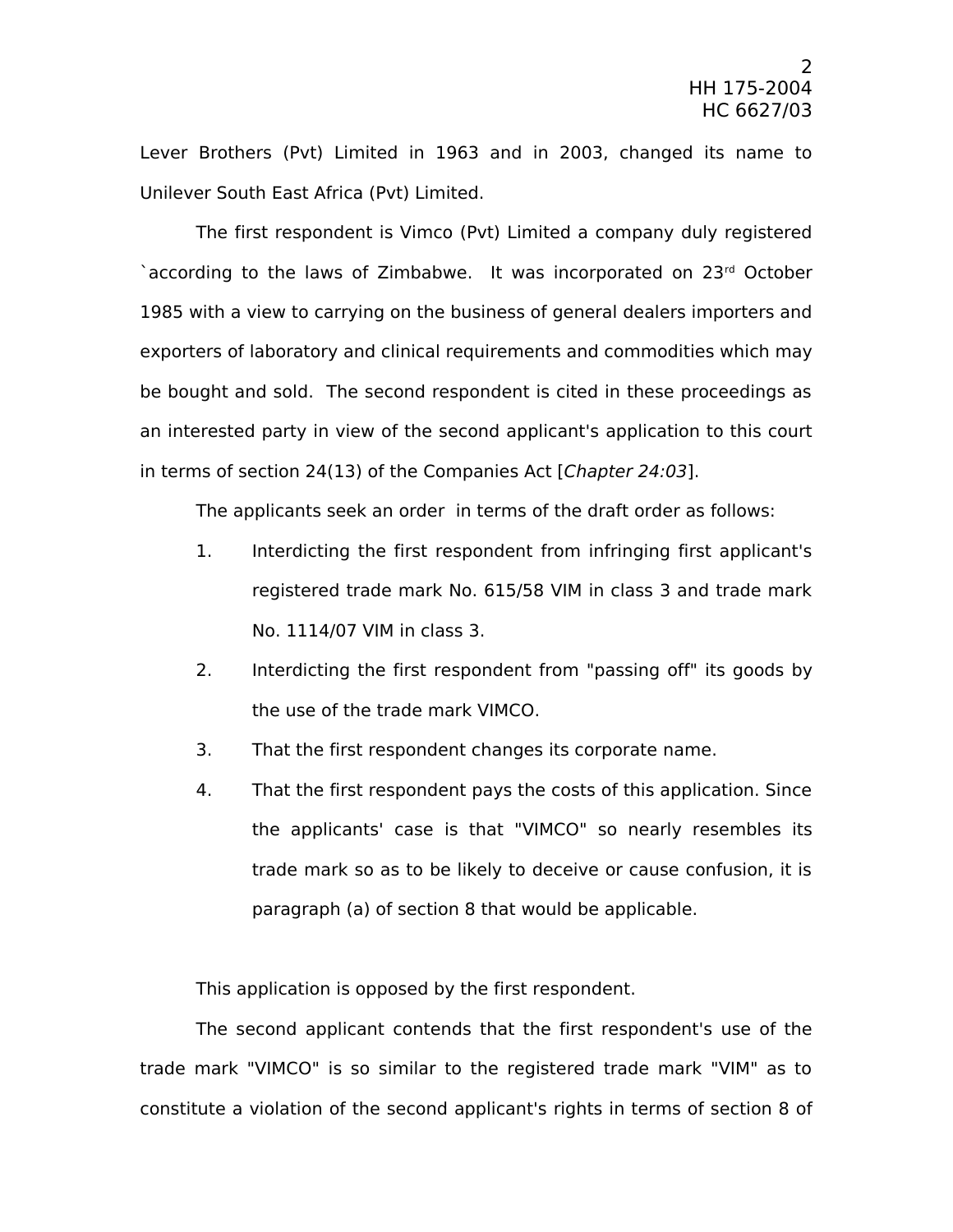the Trade Marks Act [Chapter 26:04]. Those rights are infringed by

- "(a) unauthorised use as a trade mark in relation to goods or services in respect of which the trade mark is registered, of a mark identical with it or so nearly resembling it as to be likely to deceive or cause confusion; or
- b) unauthorised use in the course of trade, otherwise than as a trade mark, of a mark identical with or so nearly resembling it as to be likely to deceive or cause confusion if such use is
	- i) in relation to or in connection with goods or services in respect of which the trade mark is registered; and
	- ii) likely to cause injury or prejudice to the proprietor of the trade mark."

Since the applicant's case is that "VIMCO" so nearly resembles its trade

mark so as to be likely to deceive or cause confusion, it is paragraph (a) of

section 8(1) that would be applicable.

In Kellog Co v Cairns Foods Ltd 1997(2) ZLR 230(s) at 235 G-H McNALLY JA dealt with the interpretation of section 8 and said:

"It seems to me that we are plainly concerned with subs (a).

The phrase "use as a trade mark" is one that has caused difficulty. "Trade mark" is defined in the Act, in s2(1). So "use as a trade mark" means "use as a trade mark as defined."

In order to be a trade mark, a mark must be used, in relation to goods (or services), for two purposes, and I summarise:

1. to indicate a trade connection between the goods and the person having the right to use the mark and…"

The first applicant is the registered proprietor of trade mark number

615/58 VIM in class 3. The mark was registered with effect from 19 May 1964

and was assigned by deed of assignment dated 26 June 1963 to the first

applicant. The first applicant is also the registered proprietor of trade mark

No. 1114/67 VIM in class 3 in respect of the following goods:-

"Common soap and detergents. Cleaning, polishing, scouring and abrasive preparations included in class 3." The mark was registered with effect from 9 November 1967.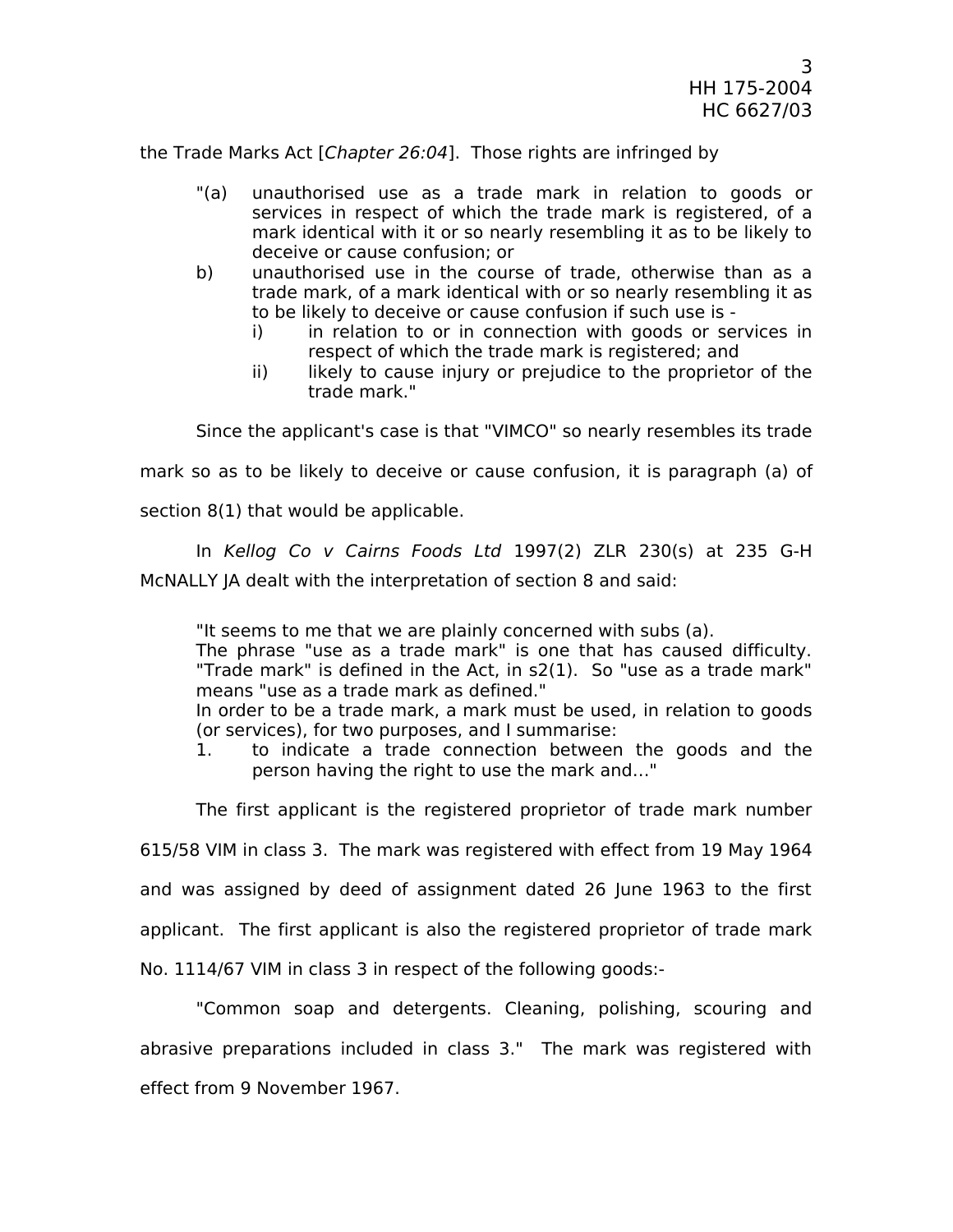The second applicant was appointed the sole registered user in Zimbabwe of both these registered trade marks on 2 October 1985. It is not in dispute that the word "VIM" is registered as a trade mark name in relation to the product in question. The second applicant is the only entity in Zimbabwe authorised to use the registered trade mark "VIM". The first applicant applies the trade mark "VIM" to cleansing, scouring and abrasive preparations. This product was first manufactured and sold in Zimbabwe by the second applicant in 1969. The product was, and continues to be, advertised using the phrase "leaves nothing but the sparkle".

In or about 1999 the second applicant became aware that the first respondent was marketing an abrasive household cleaner under the trade mark "VIMCO" (see annexure VZ7 at page 106). The second applicant's product marketed under the trade mark "VIM" is as depicted in the photograph (See annexure V28 at page 107). The two products essentially perform the same function. The first respondent's defence is two fold: Firstly, the packaging is different; secondly, the company VIMCO (Pvt) Limited was incorporated without reference to the applicants product "VIM".

The first respondent contends that the trade mark "VIMCO" on its label is intended to indicate that the product is produced by the first respondent. It further contends that the trade mark "VIMCO" is not intended to be used to identify the first respondent's scouring powder but rather to distinguish its product from other scouring powders on the market. It can be stated that in actions relating to the infringement of trade mark, the inquiry relates to the registered trade mark of the respective parties and as to whether the trade marks concerned are such as to be likely to deceive or to cause confusion,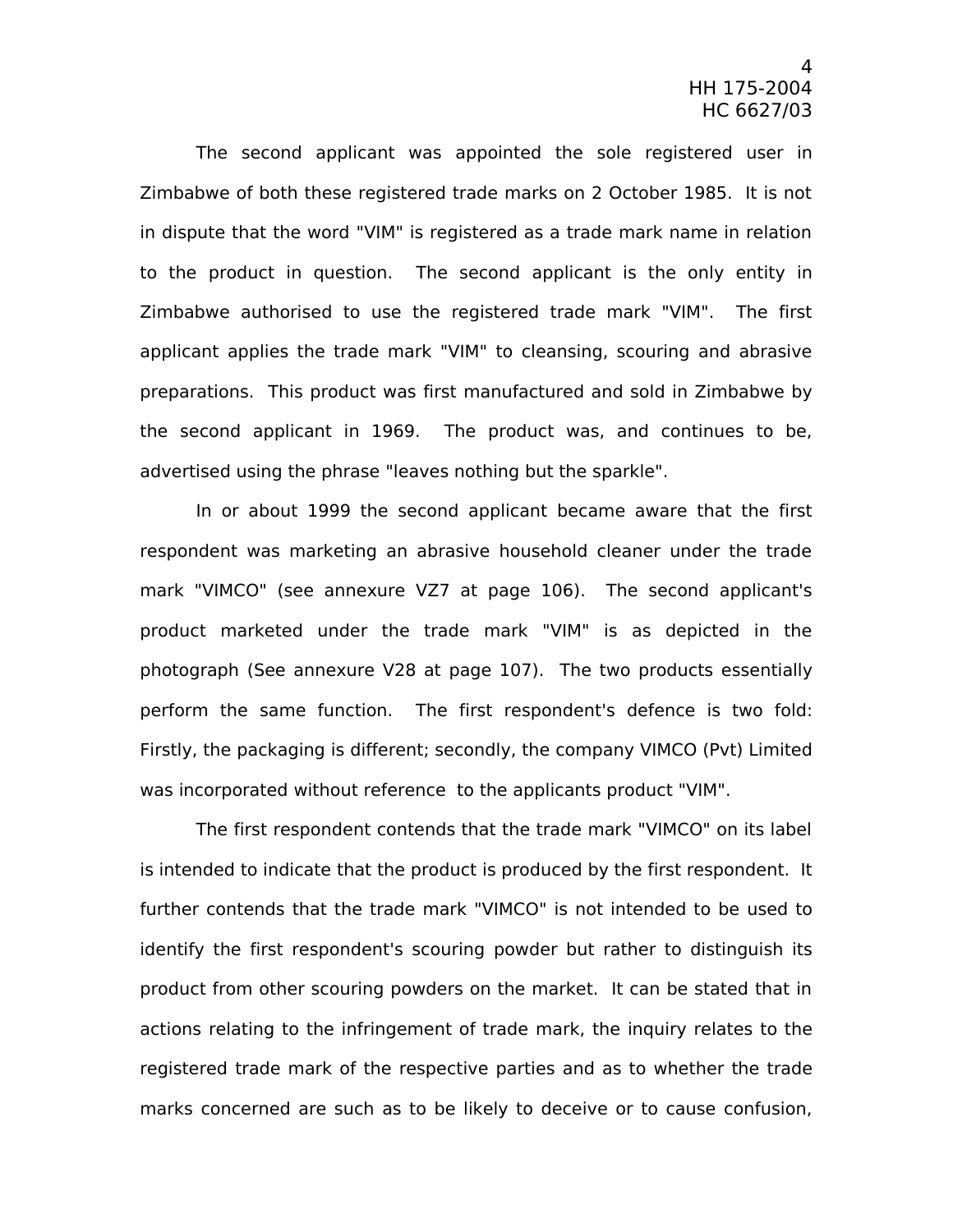thus leading to an infringement.

It is apparent that the mark "VIMCO" appears three times on the first respondent's label and only once does it appear together with the words "(Pvt) Limited." If the mark "VIMCO" is being used on the label merely to indicate that the product is that of the first respondent, it would not appear necessary to have the mark "VIMCO" appearing prominently at the top of the label, as the name of the company and its contact details appear at the bottom of the label. Furthermore, the trade mark "VIMCO" is being used by the first respondent in respect of scouring powder. Apart from the mark "VIMCO" appearing at the top of the label, there is no other feature which is descriptive of this product of the first respondent and which would sufficiently differentiate its product from the "VIM" product produced by the second applicant. The first respondent's label does not contain any particularly distinctive features which the public would use to identify that product and set it apart from the second applicants "VIM" product. Both products consists of scouring powder and both are used for the same purpose. Both are sold at similar outlets in similar containers to similar customers.

It is the view of this court that the trade mark "VIMCO" used by first respondent in the manner depicted on its label for scouring powder, so nearly resembles the second applicant's registered trade mark "VIM", as to be likely to deceive or cause confusion. This court finds that an infringement of the second applicant's registered trade mark has been established. An appropriate order will accordingly be issued.

The second applicant further contends that the first respondent has "passed off" its product, being scouring powder, sold under the mark "VIMCO"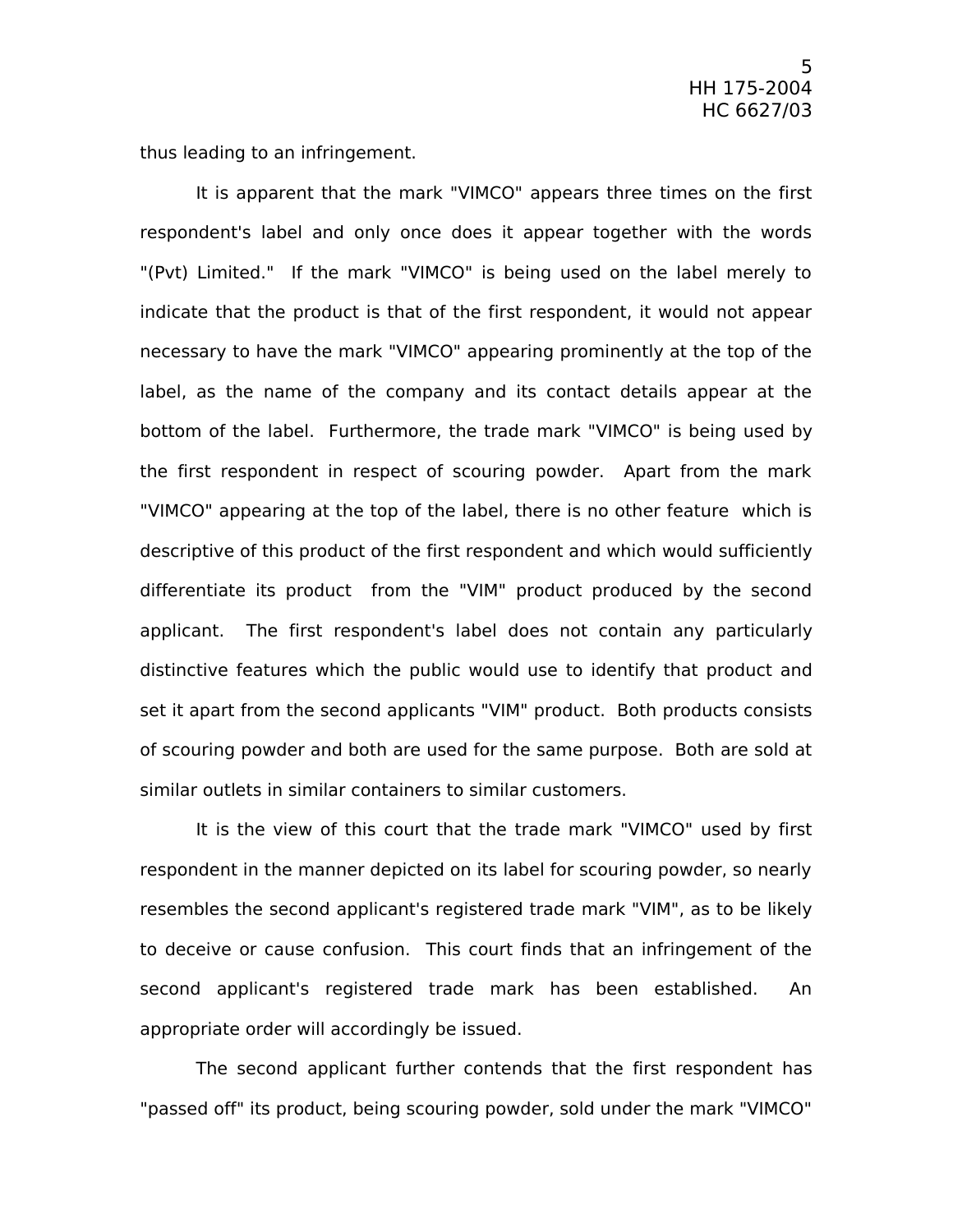as being the product of the second applicant. In a matter where relief is sought on the grounds of "passing off", it is settled that a party has to establish a goodwill or reputation acquired or associated with it in connection with the mark or "get-up" copied by another entity. In  $F.W.Woolworths \& CO.$ (Zimbabwe) Pvt Limited v The W Store and Anor 1998(2) ZLR 402 (S) at

404D-405B GUBBAY CJ, as he then was, stated as follows:

"These principles were lucidly identified, with reference to leading authorities, in Caterham Car Sales and Coachworks Ltd v Birkin Cars (Pty) Ltd 1998(3) SA 938 (SCA) where, at 947E-948B, HARMS J said -

"The essence of an action for passing-off is to protect a business against a misrepresentation of a particular kind, namely that the business, goods or services of the representor is that of the plaintiff or is associated therewith (Capital Estate & General Agencies (Pty) Ltd & Ors v Holiday Inns Inc & Ors 1977(2) SA 916(A) at 929C-D. In other words, it protects against deception as to a trade source or to a business connection (Reckitt & Colman SA (Pty) Ltd  $v$ SC Johnson & Son SA (Pty) Ltd 1993(2) SA 307 (A) at 315B). Misrepresentations of this kind can be committed only in relation to a business that has goodwill or a drawing power (Afrikaans: 'werfkrag'). Goodwill is the totality of attributes that lure or entice clients or potential clients to support a particular business (cf A Becker & Co (Pty) v Becker & Ors 1981 (3) SA 406 (A) at 417A). The components of goodwill are many and diverse (O'Kennedy v Smit 1948 (2) SA 63 (C) at 66; Jacobs v Minister of Agriculture 1972 (4) SA 608 (W) at 624A-625F). Well recognised are the locality and the personality of the driving force behind the business (ibid), business licences (Receiver of Revenue, Cape v Cavanagh 1912 AD 459), agreements such as restraints of trade (Botha & anor v Carapax Shadeports (Pty) Ltd 1992 (1) SA 202 (A) at 211H-I) and reputation. These components are not necessarily all present in the goodwill of any particular business.

The only component of goodwill of a business that can be damaged by means of a passing-off is its reputation and it is for this reason that the first requirement for a successful passing-off action is proof of the relevant reputation (Hoechst Pharmaceuticals (Pty) Ltd v The Beauty Box (Pty) Ltd (in liquidation) & Anor 1987 (2) SA 600 (A) at 613F-G; Brian Boswell Circus (Pty) Ltd & Anor v Boswell-Wilkie Circus (Pty) Ltd 1985 (4) SA 466 (A) at 479D; Williams t/a Jennifer Williams & Associates & Anor v Life-Line Southern Transvaal 1996 (3) SA 408 (A) at 419A-B, 420B). Misrepresentations concerning other components of goodwill are protected by other causes of action such as claims for injurious falsehoods."

I am in respectful agreement with both HARMS JA and GILLESPIE J (see at 103B-104B) that proof of reputation is a prerequisite to a successful passing-off action. Indeed, in this jurisdiction, such a requirement was acknowledged some time ago in Pick-'n-Pay Stores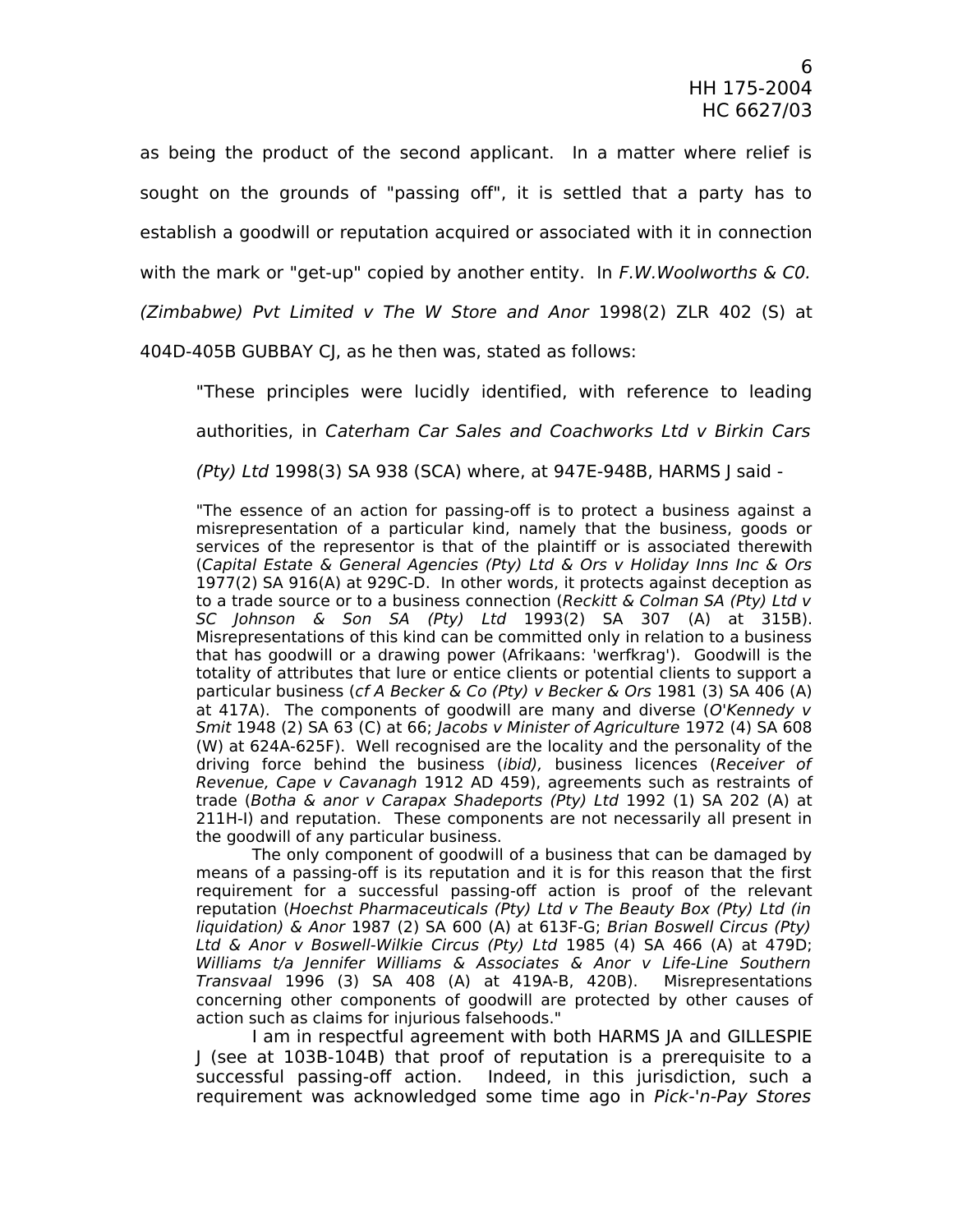Ltd v Pick-'n-Pay Superette (Pvt) Ltd 1973 (1) RLR 244 (G) at 246 in fine-247A; Bon Marche` (Pvt) Ltd v Brazier & Anor 1984 (2) ZLR 50 (S) at 55C-E and 60F-G; Saybrook (1978)(Pvt) Ltd & Anor v Girdlestone 1986 (2) ZLR (S) at 189A; although the point of its essentiality was left open in Kellogg Co v Cairns Foods Ltd 1997 (2) ZLR 230 (S) at 234G-H as being unnecessary for the resolution of the appeal."

The issue for determination is whether or not the applicant has established that the mark "VIM", in relation to scouring powder, had become distinctive and associated with the applicant.

On the papers filled of record it is not in issue that the applicants have produced and marketed this scouring powder under the mark "VIM" since 1967. It is not in issue that the second applicant's product is well known amongst members of the general public. It has been sold in this country continuously for some 37 years. Sales of the applicant's product "VIM" have been consistent and have increased in volume over the years. From the aforementioned factors, this court is therefore satisfied that goodwill attaches to the product "VIM" manufactured and sold by the second applicant.

It is necessary now to determine whether or not the first respondent is "passing-off" its product "VIMCO" as that of the second applicant. In other words has the first respondent misrepresented that its product was, or is, associated with the applicant? The onus in this regard lies on the second applicant. The products the subject of the action for "passing off" consist of scouring powder, both of which are used for a similar purpose. Those products of the second applicant and first respondent are marketed at similar outlets and displayed on shelves close to each other, for sale to a wide crosssection of customers. A prominent feature of the product is the trade mark "VIM", in the case of second applicant, and "VIMCO", in the case of the first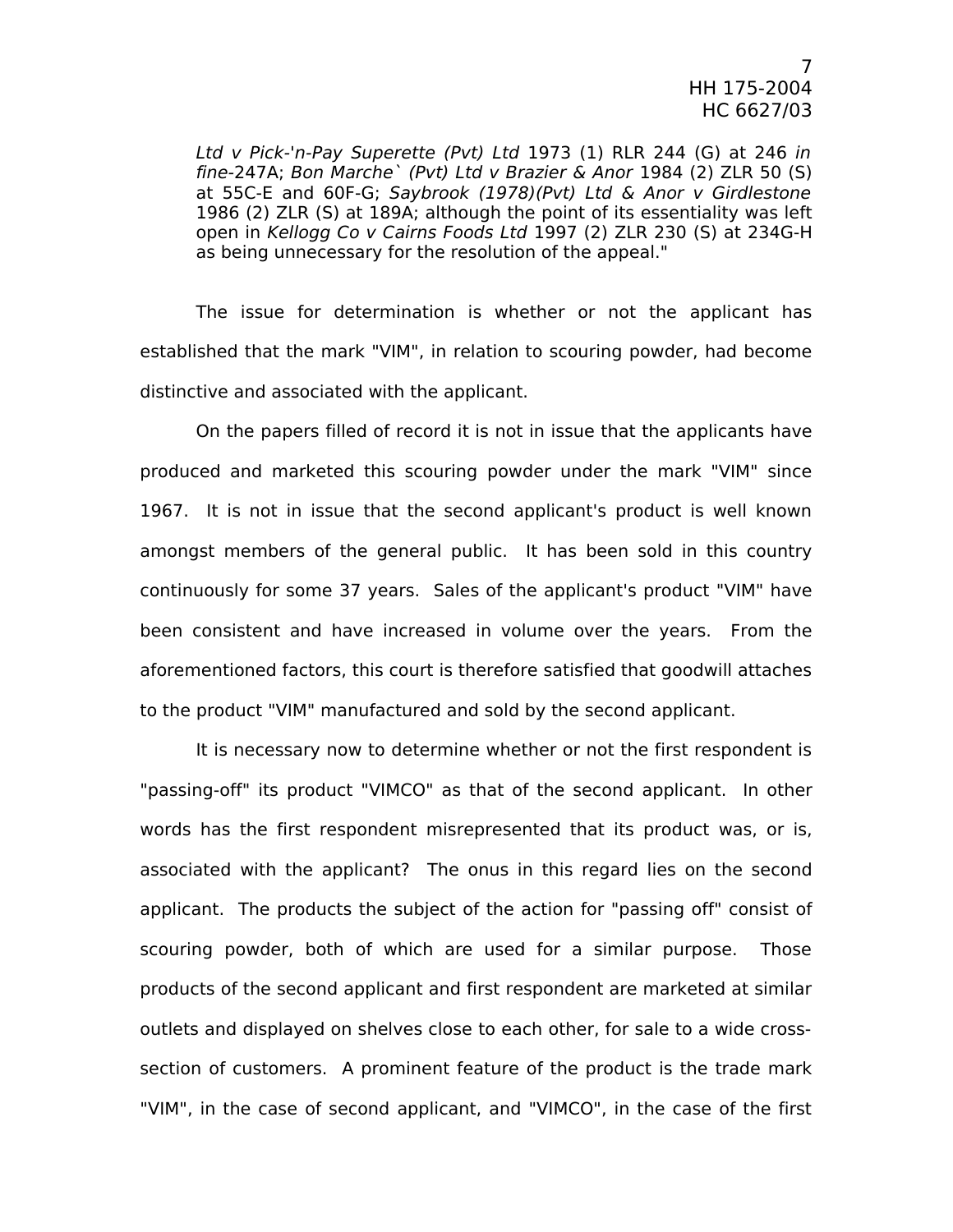respondent. It is not disputed that this product is a commonly used product, purchased by a wide cross-section of consumers in this country. The first respondent's label identifies its product as "VIMCO". There are no other particularly distinctive features by which the general public would identify it and distinguish it from the applicant's "VIM" product. The potential for confusion would appear to be greater when the product, as in this case, is of a common nature, purchased by the average ordinary consumer, as opposed to being a class of product that would attract, as its buyer, a select and discerning category of purchaser.

It is accepted that there are some differences in the "get up" of both products. But that factor on its own is of little consequence, when considered against the fact that both products consist of scouring powder purchased by a broad based clientele. It is the considered view of this court that there exists a reasonable likelihood of confusion as between the product of the second applicant and that of the first respondent. The applicant has succeeded in establishing a "passing off" by the first respondent in regard to the product in question.

It must also be emphasised that it cannot be the function of the law to insulate a trader from legitimate competition or to stifle legitimate competition as between competitors. The aim is to achieve a balance between players seeking a share of the consumer or customer base. On the one hand a person has a right to engage in business and to aspire to enhance his business. On the other hand, a trader ought to be afforded protection by the law in regard to his business goodwill and reputation, where such is being undermined by a rival or competitor.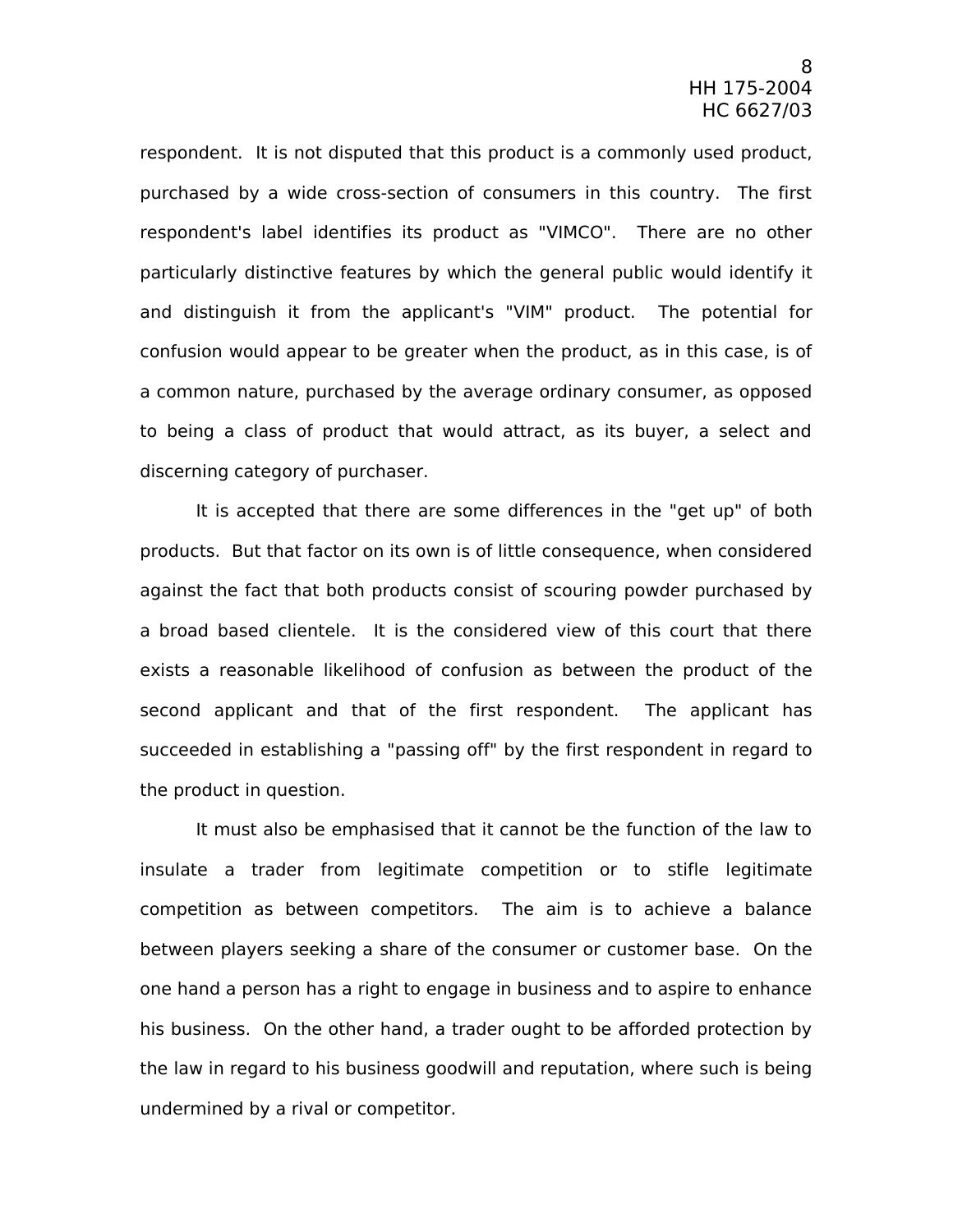The "passing off" action is recognized at law as affording protection in instances where the actions by a rival are calculated to cause confusion between his goods or business and that of another party where the latter has acquired a reputation or goodwill in respect of certain goods.

The second applicant also, seeks an order that the first respondent change its name in terms of s  $24(13)$  of the Companies Act [Chapter 24:03], as its name "VIMCO" is likely to mislead the public as being the manufacturer of second applicant's product "VIM".

The essence of the second applicant's case is that the corporate name of the second respondent is being used to market its product "VIMCO", which clearly resembles the applicant's product "VIM".

In the view of this court, the evidence establishes firstly that there has been an infringement of the applicant's trade mark "VIM" and secondly, a "passing off" by first respondent arising from the use of the trade name "VIMCO". That being so, an appropriate order for such infringement to cease will must be issued. However, it does not follow from that that automatically the court should order that the first respondent must change its corporate name.

The second respondent manufactures and markets a variety of other products under its corporate name. Those products are not the subject of any legal dispute. That being so, it is the view of this court that it would suffice to issue orders as to the cessation of that infringement without having to require the second respondent to alter its registered name.

The first respondent raises as a defence, the issue of prescription as the alleged infringement occurred more than three years before the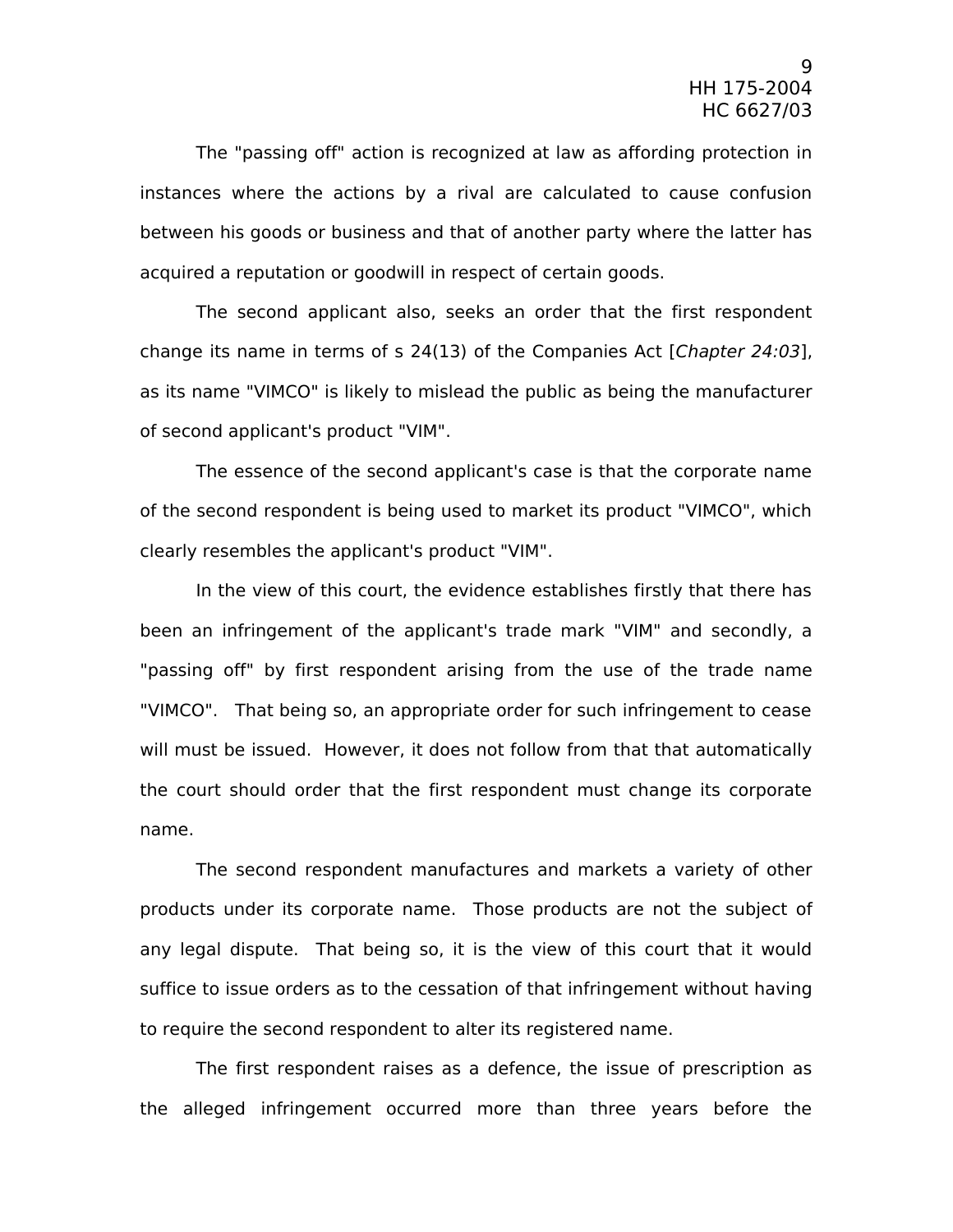institution of these proceedings. That contention is not well founded. The infringements are of a continuing nature and would only become prescribed three years after their cessation. Accordingly, the defence of prescription can not assist the second respondent. The latter further contends that by delaying the institution of proceedings the applicants have waived their rights or are estopped from asserting or enforcing their rights. Mere delay, without anything further, does not give rise to waiver or estoppal. In Bako & Anor v Bulawayo City Council 1996(1) ZLR 232(SC) at 238 B GUBBAY CJ, as he then was, said -

"It has been stated, correctly in my opinion, that delay of itself and without move can never deprive a party of a contractual right, except by prescription."

The learned Chief Justice then went on at 238 D to say that:-

"Obviously the delay in enforcing the right to recite from a contract could lead to the other party assuming that the right has been abandoned and in acting upon that assumption to his prejudice."

In the case of a right conferred on a party by an Act of Parliament, such as the Trade Marks Act, the mere failure to enforce a right cannot be regarded as a waiver of such rights. No party can be estopped from enforcing rights conferred on him by way of an Act.

In the result there will be an order in terms of the Draft Order as amended as follows:

- "1. First respondent is interdicted and restrained from infringing first applicant's registered trade mark nos. 615/58 VIM and 1114/67 VIM in class 3 or any other mark which so nearly resembles 615/58 VIM or 1114/67 VIM so as to be likely to deceive or cause confusion in relation to any of the goods for which the first applicant's trade marks are registered.
- 2. First respondent is interdicted and restrained from using the trade mark VIMCO in relation to any of that goods referred to in paragraph one of this order and thereby from passing off such goods as being connected with or related to those of the first and second applicants in relation to any of the goods referred to